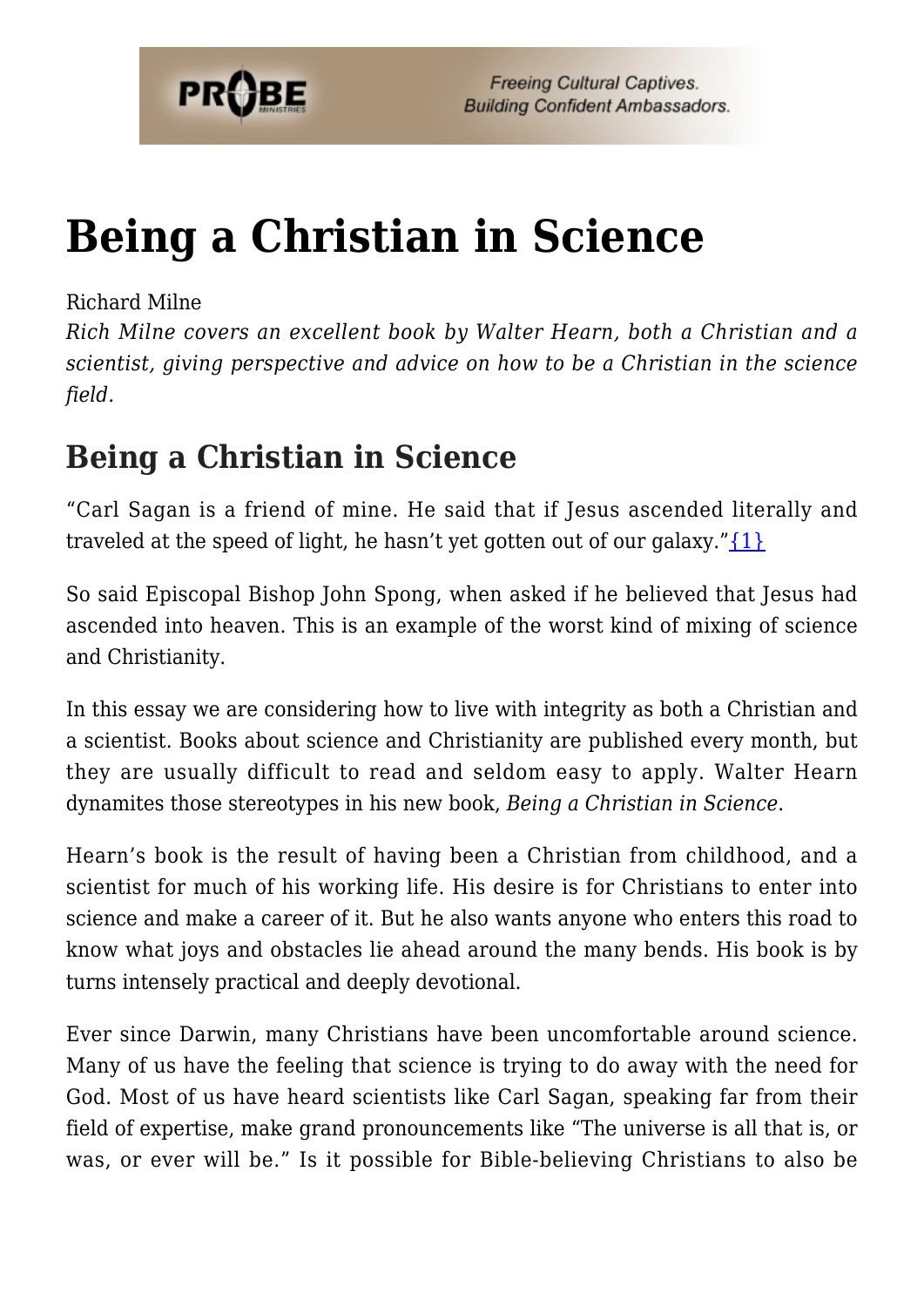

#### committed scientists?

Hearn's book, *Being a Christian in Science*, does not try to deal with creation/evolution issues, or chance vs. design arguments, or even science vs. God questions. Instead, his clear and heartfelt focus is on questions such as, How do you work as a scientist if you are also a Christian? What is science like as a profession? Can I really pray in the laboratory?

At the outset it is important to distinguish between a "Christian Scientist," with a capital S, and a "Christian scientist." In the first pages of the book, Hearn, a lifelong chemist and editor, separates what science can and cannot do. Science can in no way establish the claim that nothing supernatural or eternal is real. When such a claim is made, it is not scientific but scientistic.  $\{2\}$  While this is not the book's emphasis, Hearn is very clear about what the limits of science are, and as Christians we must think clearly about what science can and cannot do.

Using *Being a Christian in Science* as a basis, we will look at what scientists really do, why Christians might spend their lives in science, and what resources there are for believers who make science their chosen career. My hope is that you will see, not only the value of science, but, if you are a Christian young person who already loves science, you will see that this is a vocation to which God may be calling you. Science is changing the shape of our world and we need Christian scientists just as much as we need Christian teachers, or carpenters, or missionaries.

#### **What Do Scientists Do, Anyway?**

Many Christians are not too sure what scientists do, and fairly sure they don't want to know. As Walter Hearn pointedly observes in his book, "Evangelical churches that send missionaries around the world seldom see the 'World of Science,' or scholarship in general, as a mission field." $\{3\}$  Too many Christians seem to see scientists as "the enemy" with little thought of what they do or how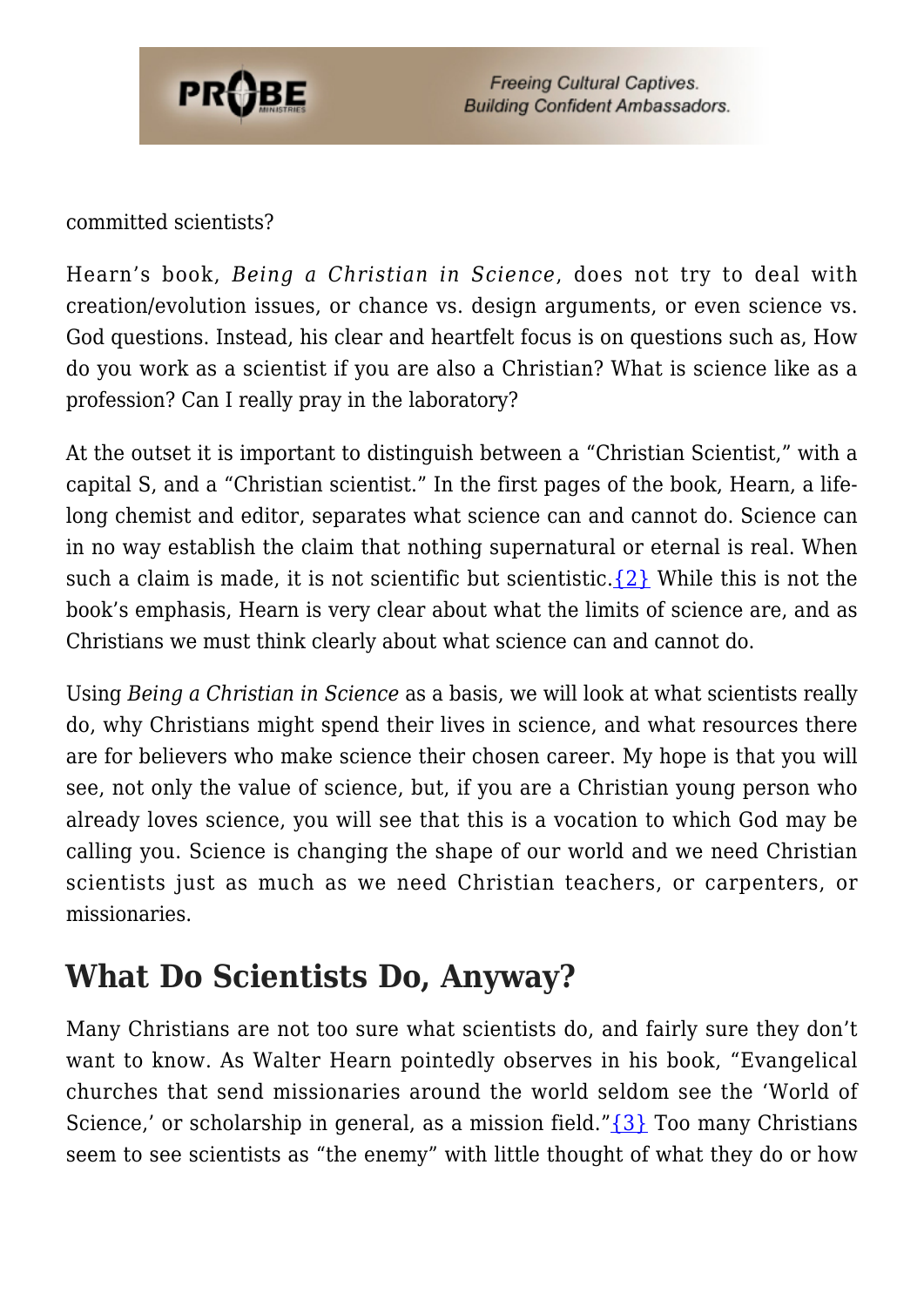

they might be reached with the Gospel.

What is a Christian? Someone who believes in Jesus. Yes and no. What is a scientist? Someone who believes in science. Again, yes and no. A Christian believes that Jesus is the answer to certain questions about how we can be forgiven and stand before a holy God, questions about how we can know what will happen to us when we die. As a Christian, have you ever thought about being a scientist? Just what is a scientist, anyway?

A scientist believes that science is a "group of methods for solving a particular kind of problem." $\{4\}$  Science is not just a list of facts or theories, it is a way to understand the natural world by observing, experimenting, and then attempting to find cause and effect relationships. Scientists are fascinated by the world around them. They long to understand more than what we already know about this complex and intricately connected world we live in. A scientist knows we have few of the answers, and he or she sets out to at least try to ask the right questions so that we can learn more about how things work, and how this wildly diverse world fits together.

What does it take to be a scientist? Walter Hearn, himself a lab chemist for twenty years, gives a disarmingly simple answer to this question. A scientist needs "curiosity about nature, intelligence, perseverance, common sense, and betterthan-average conceptual ability. . . . Flexibility is another important characteristic." $\{5\}$  This is a little like saying "Just have faith" to someone about to enter a long spiritual trial. What he does not say is how hard it can be to maintain these admirable traits on a day-to-day basis in the face of what much of science really is.

Mathematicians can look at the same set of equations for months before they see the relationship between them. Biologists can do the same or nearly the same experiment dozens of times over weeks and months, before they see the result they hoped might happen. Geologists may spend months in the field gathering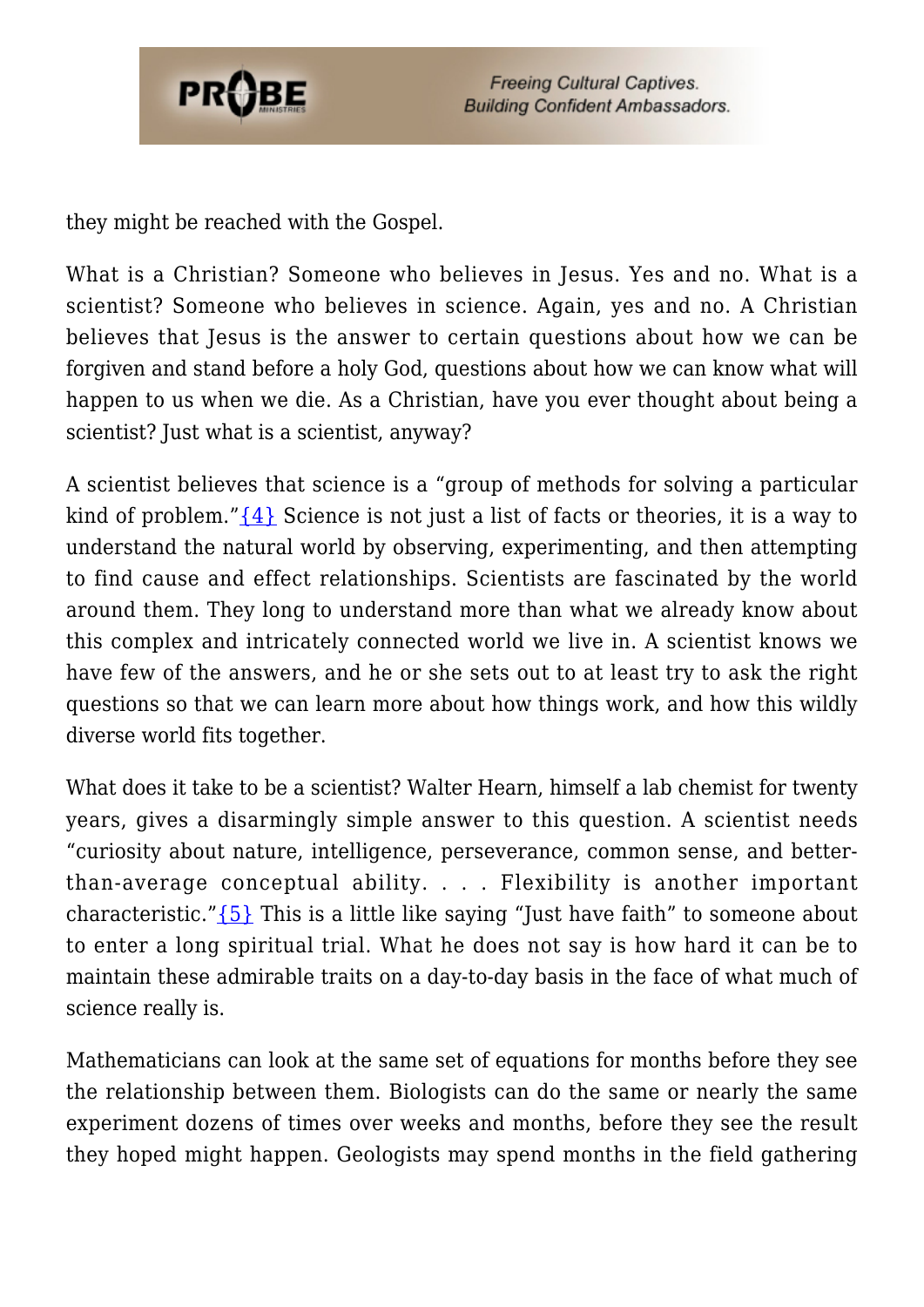

data, unsure of how they will ever make sense of the big picture. Much of science is daily hard work, often without knowing whether you are succeeding or failing, and then, occasionally, the "aha" moment when things suddenly fall into place and you have one more small stepping stone across the wide expanses we know little or nothing about. Would you still like to be a scientist?

Next we will consider why God might call people to be full time scientists and how a Christian might live out such a calling. There are no easy answers, but if you enjoy science, God might well call you to be one of the bridges in the twenty-first century that allows Christians and scientists to understand one another. It is a critically important calling.

## **How Can a Believer Live as a Christian in Science?**

"Avoiding profane and vain babblings, and oppositions of science falsely so called, which some professing have erred concerning the faith." (1 Tim. 6:20-21, KJV)

Misunderstanding Paul's admonition to Timothy has left many Christians skeptical of science. After all, don't most scientists believe Darwin, and didn't Darwin disprove the need for God? Why should Christians waste their time on science?

In his wonderfully gentle-tempered book Being a Christian in Science, Walter Hearn offers a quotation from a Christian physics professor that capsulizes this feeling as it applies to a broad range of academic pursuits:

*One hears Christians speak proudly of their sons or daughters who have married seminary students or missionaries. . . [But] I have yet to hear a Christian father speak proudly of his son or daughter marrying a graduate student. No wonder our young people are discourage from entering the rigorous life of learning and research.[{6}](#page-8-5)*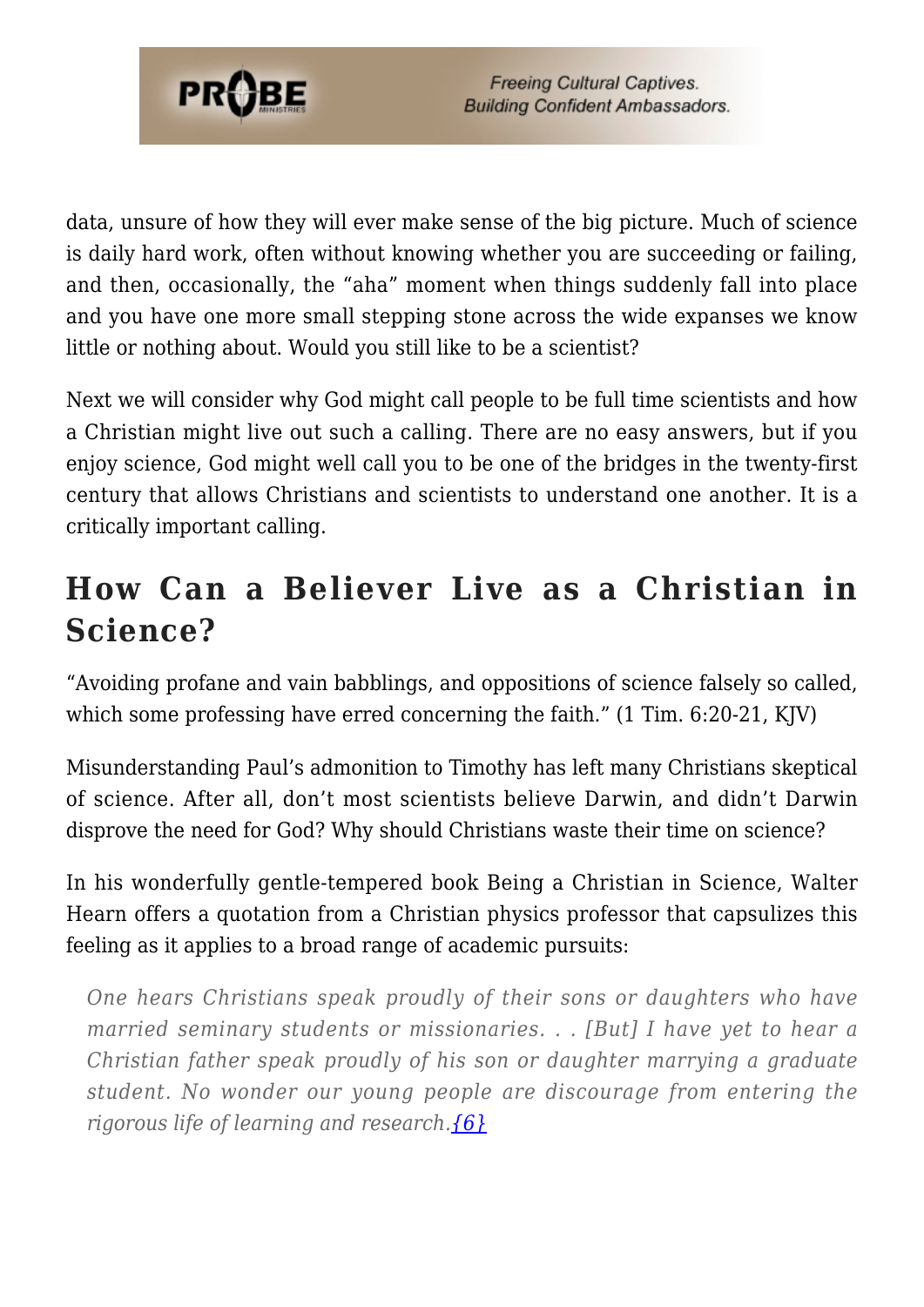

Christians could once justly claim to be leaders in most intellectual arenas. Modern science is widely acknowledged to have its roots in a Christian perspective on nature. If we believe that God created the world we live in, then shouldn't we be involved with the scientists who are exploring it?

We have already spoken briefly of some of the personal characteristics that many scientists share. If God is calling you to a life as a scientist it is likely that He has also given you the gifts or talents that it takes to work as a scientist. Have math and science classes gone well for you in school? Do you feel some drive to find out more than what you already know about outer space or inner space? What would life be like as a scientist?

*Being a Christian in Science* spends several chapters on questions like "What to Expect" and "Science as a Christian Calling." Perhaps the most difficult situation is being misunderstood by both scientific colleagues and other Christians. Christians in science live between two cultures. As Hearn warns: "Christians in science are people with two strong allegiances, holding citizenship in two distinct communities.["{7}](#page-8-6)

The scientific community sets a very high premium on good work. Hearn writes of the importance for Christians who are also scientists not only to make clear their faith in Jesus Christ, but also to be committed to doing really good science. One author found that many Christian graduate students felt guilty about how much time they spent in the laboratory or the library, because it took time away from other Christian activities. They seemed to feel that "their professional work clearly did not have the same value in God's sight as their Christian 'witness.'" $\{8\}$ 

If God is calling you into scientific work, you must not only love scientific work, you must have an assurance that your work will be a way to serve God with your life. And this is where you may feel under attack from your Christian friends.

Most of us are used to the idea that the world needs Christian salespeople and Christian mechanics and Christian lawyers. If scientists are to be reached with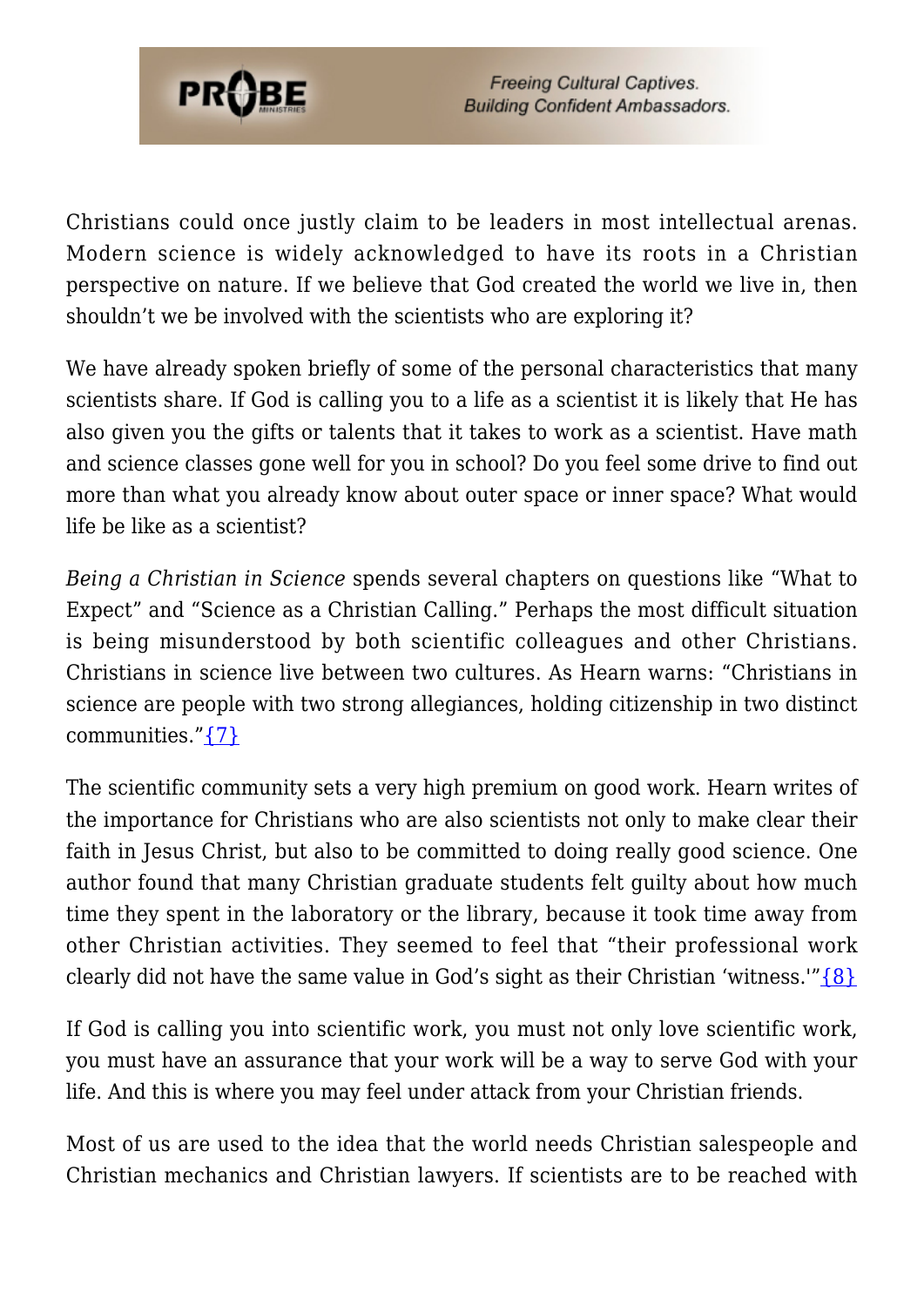

the good news of Jesus Christ, the church must see that scientists too are a mission field, and, like most mission fields, they are best reached by the "natives," other scientists.

In the next section we will consider some of the controversies that await a Christian entering science, and how a believer might respond to them.

# **Caution, Controversies Ahead**

"Scientists may not believe in God, but they should be taught why they ought to behave as if they did." ${9}$ 

Max Perutz, with a Nobel prize in chemistry, made this statement several years ago in response to critical remarks about Cambridge University establishing a Lectureship in Theology and Natural Science. Richard Dawkins, outspoken biologist and atheist, could barely contain himself in an editorial letter about the same lectureship: "The achievements of theologians don't do anything, don't affect anything, don't achieve anything. What makes you think that 'theology' is a subject at all?" $\{10\}$ 

Being a Christian in our culture is often not politically correct. Christians often see scientists as not being biblically correct. So, if you intend on being a Christian scientist, controversy likely awaits you. How can you respond?

Walter Hearn has a chapter entitled "What to Expect." It has much hard-won advice, and he skillfully raises a number of issues while carefully avoiding taking sides. Hearn seems preeminently the peacemaker in both this chapter and the whole book.

One of Hearn's suggestions is to learn to live cross-culturally. A missionary to Africa may learn another language, and must understand a new culture well enough to explain the Bible in ways that make sense to those people. So, too, a Christian scientist must learn to explain the beliefs of Christians to unbelieving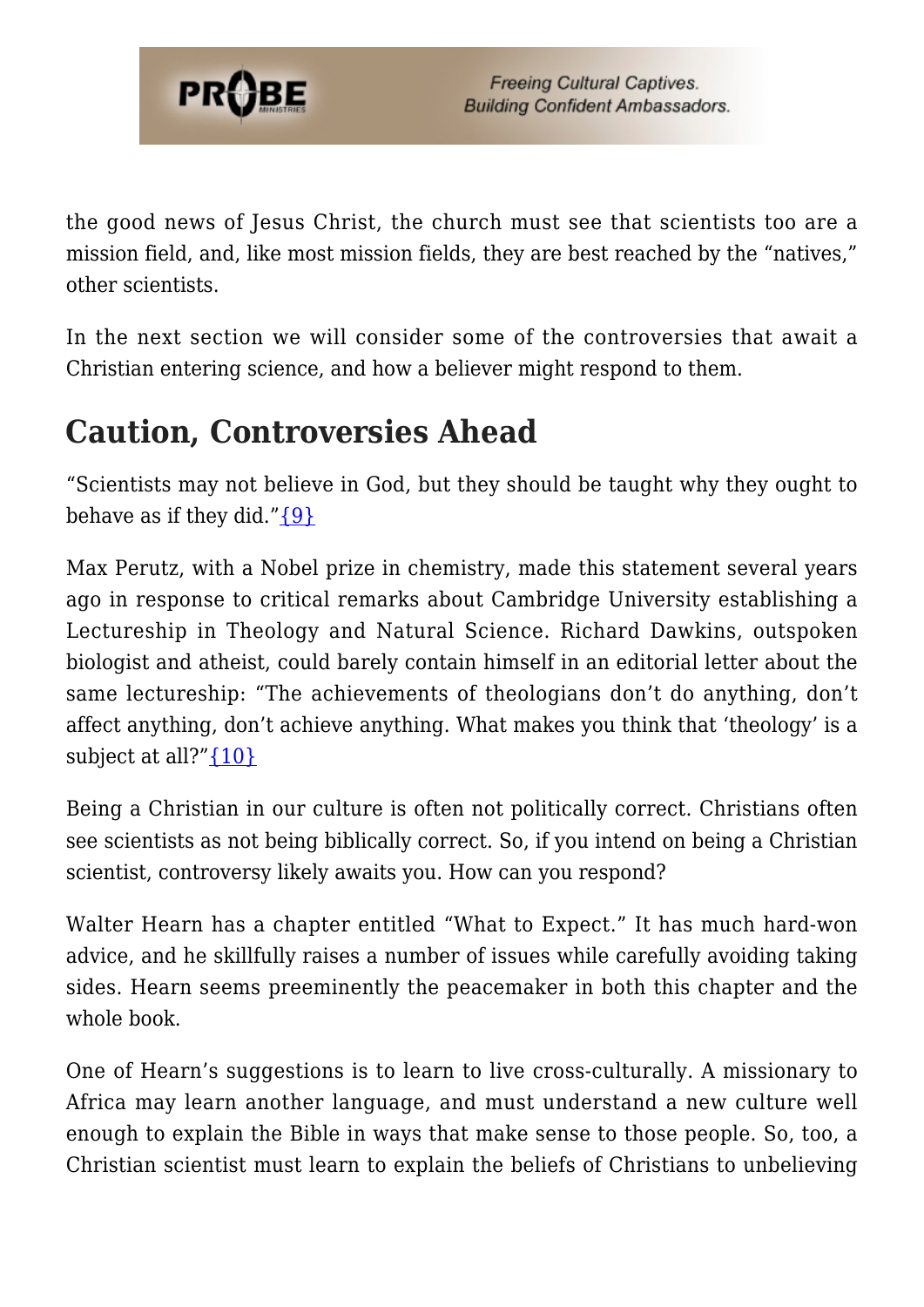

scientists. But at the same time, he or she must also learn how to explain the workings of science to Christians suspicious of the pronouncements of scientists. And the two different funds of knowledge make fundamentally different requirements on those who hear. Hearn summarizes: "Scientific conclusions generally take the form of statistical generalities making no demands on the knower. In contrast, the moral aspect of religious knowledge puts doing the truth on a par with knowing the truth." ${11}$ 

A second simple statement of great insight is, "It may be wise to step back from some issues even when people whom we admire are passionate about them." $\{12\}$ Hearn follows his own advice as he discusses Phil Johnson and his critiques of Christian scientists who accept the whole of evolutionary theory and then have God direct evolution. Hearn does a masterful job of stepping back from this issue and presenting mostly the views in favor of Johnson's position. At the very least he is demonstrating another characteristic of a peacemaker: being willing to listen to and understand the criticism of those who disagree.

One area Hearn discusses at some length is the growing crisis in ethics among scientists. This is exactly the point of the quotation at the beginning of this section. As science has disowned God, it has also lost any rock on which to anchor a sense of right and wrong conduct. This is where Christians have much to contribute to the discussion. The Bible gives us a basis for deciding right and wrong that science is sorely missing. But it will be primarily in our daily work as scientists that we will show what a biblical framework for ethics looks like.

Hearn makes the wonderfully sensible suggestion of keeping our Bible among the reference works at our desks. All of us, whether scientists or not, need to live more clearly by the book we claim as our authority.

#### **Christians in Science Have a Godly Heritage to**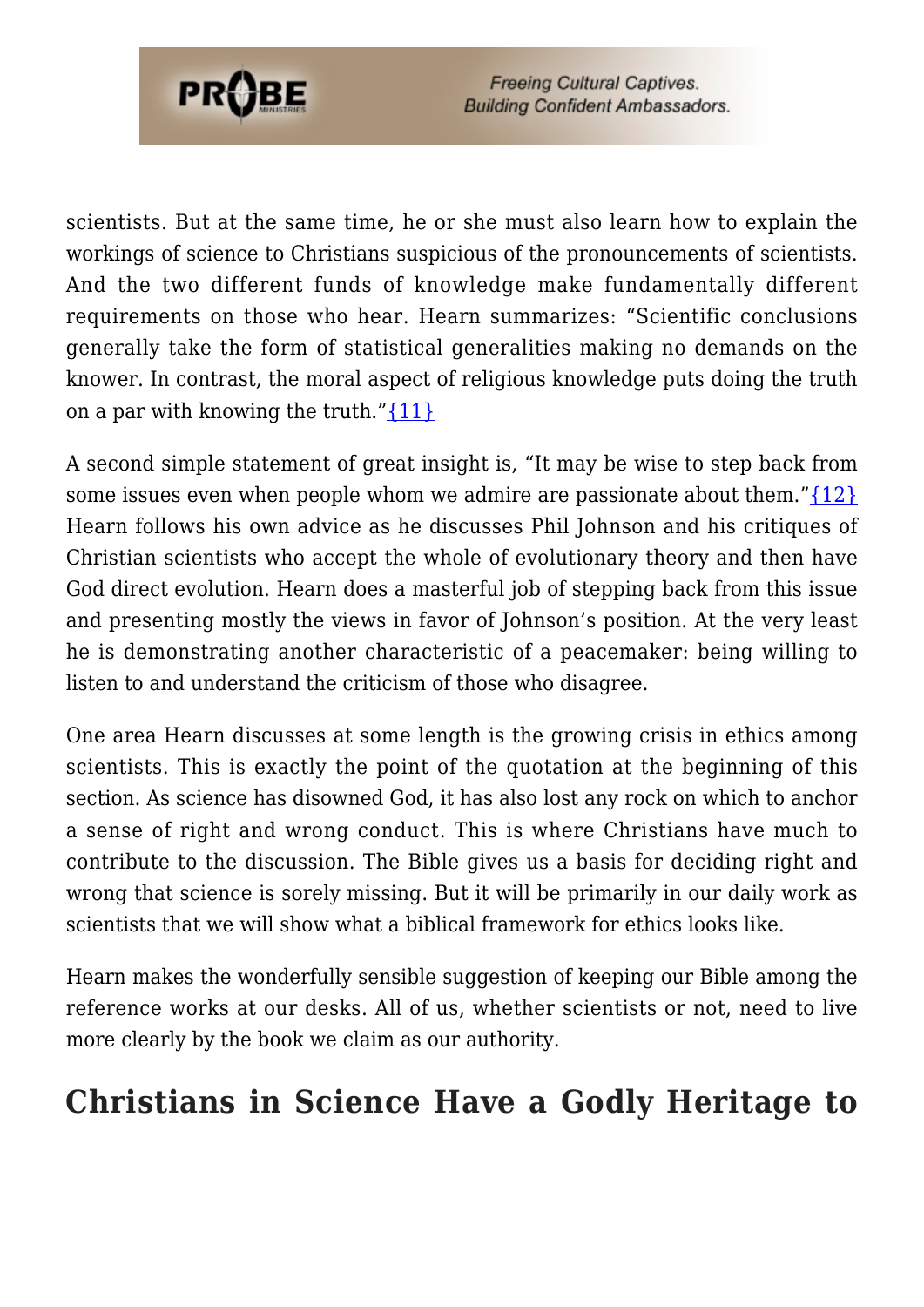

#### **Follow**

*Being a Christian in Science* may frustrate some people. Some will find themselves wondering why he doesn't take a more clear-cut stand on certain issues. Others will want Hearn to be more specific. But the often inconclusive stance of the book is also what allows Hearn to be so conciliatory in tone. On almost every issue he touches he allows as much diversity as he feels he possibly can. He is never strident, almost never critical, always positive or at most questioning. He models the role of a peacemaker in the midst of controversies that are dividing both the church and the scientific community.

Some of the best material in the book Hearn saves for last. In his chapter "Good Company" he gives us his personal Hall of Fame and Encouragement. Much like Hebrews 11, Hearn considers the lives of other Christians who have gone before him and lived the Christian life in the midst of the scientific community. Some are dead, some are newly arriving on the scene. All he considers friends. What unites them is their commitment to the work of science and their service for the God they love. It is both an encouraging and challenging chapter. There are men and women, a Nobel laureate, and the head of the government's Human Genome Project. There are mathematicians and biochemists, teachers and astronomers. Some are members of the National Academy of Sciences, the most prestigious group of scientists in America. But all of them, Hearn tells us, "Have contributed to science ... while clearly identifying themselves as Christian believers." $\{13\}$ 

Another feature of the book is its short but intensely practical suggestions for living out what we believe. Stuck in a meeting that is starting late? Don't waste the time, says Hearn—pray for each person around the room or table, bringing each before the Lord. Don't know how to pray for someone? Perhaps this is a sign you need to spend more time listening to that person.

Possibly the most valuable part of the book are the resources mentioned throughout the text and then richly documented in the notes at the end of the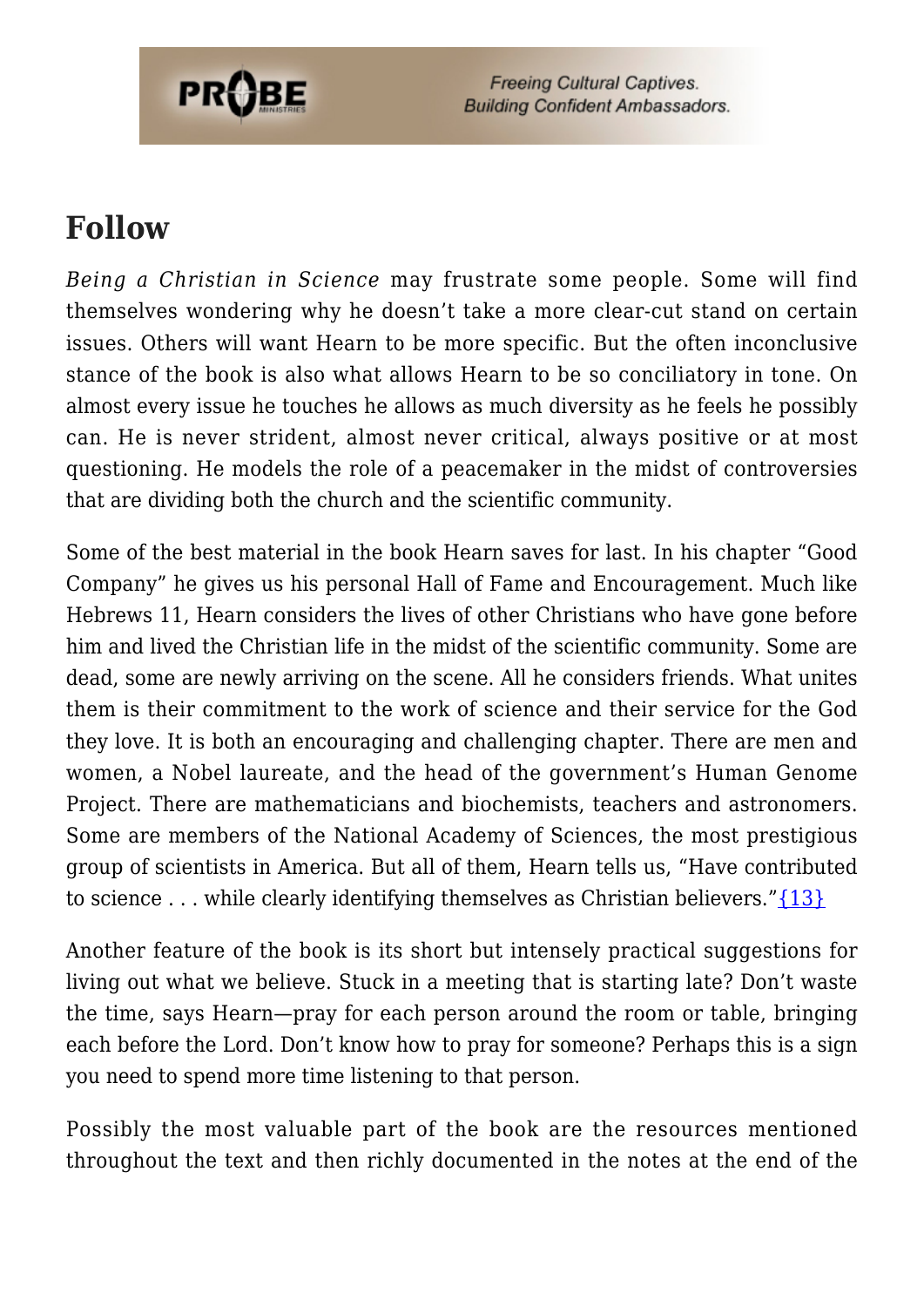

book. Hearn describes how to develop a web of friends who can be a support when experimental work is going badly or when spiritual encouragement is needed. He also shows how the ubiquitous World Wide Web is opening up a whole new frontier of both information and possible friendships.

The twenty-three pages of notes at the end must be read to be appreciated. It is amazing how much diverse information Hearn packs into his comments on each chapter. If you are considering a career in science, or if you are already a working scientist, you need to read this section.

In summary, *Being a Christian in Science* is a compelling expression of just what Paul exhorts us to do: "Whatever you do, do your work heartily, as for the Lord rather than for men." $\{14\}$  Hearn shows the potential young scientist what it will take to do his or her work heartily, and at the same time makes clear where many of the potential pitfalls lie, and what vast resources are available for the Christian who is serious about living as both a Christian and a scientist in this complex and confusing world. If you are a scientist, keep this book on your desk along with your Bible.

#### **Notes**

<span id="page-8-0"></span>1. Quoted in Phillip Johnson, *Defeating Darwinism* (Grand Rapids, Mich.: InterVarsity Press, 1997), p. 110, Note 1.

<span id="page-8-1"></span>2. Walter Hearn, *Being a Christian in Science* (Grand Rapids, Mich.: InterVarsity Press, 1997), p. 12.

- <span id="page-8-2"></span>3. Hearn, p. 90
- <span id="page-8-3"></span>4. Hearn, p. 46.
- <span id="page-8-4"></span>5. Hearn, p. 51-52.
- <span id="page-8-5"></span>6. Hearn, p. 11
- <span id="page-8-6"></span>7. Hearn, p. 59.
- <span id="page-8-7"></span>8. Hearn, p. 112-113.
- <span id="page-8-9"></span><span id="page-8-8"></span>9. Hearn, frontispiece.